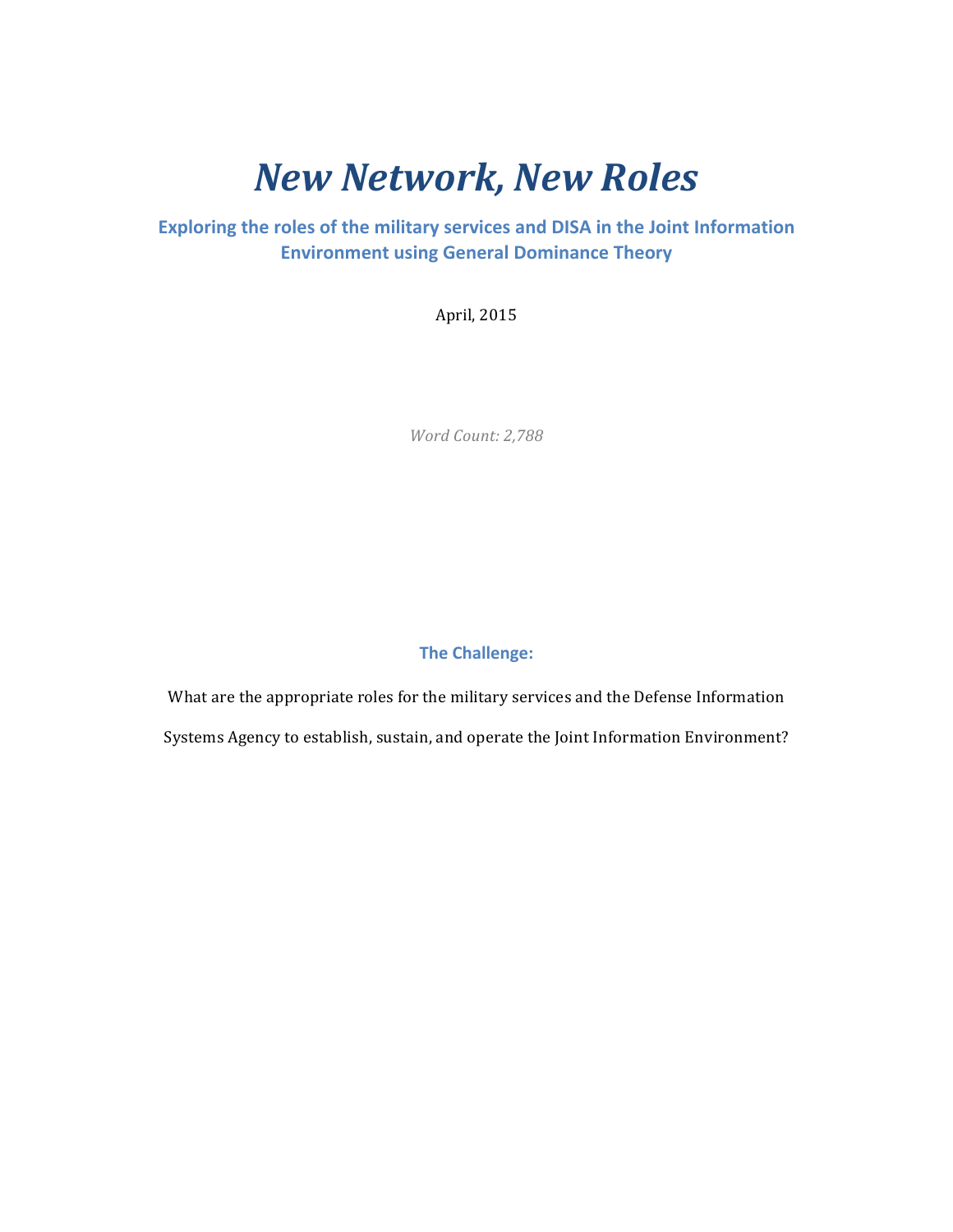# *New Network, New Roles*

**Exploring the roles of the military services and DISA in the Joint Information Environment using General Dominance Theory**

The Joint Information Environment  $(IE)$  is the new network and the "way ahead" for the Defense Information Systems Agency (DISA). The JIE consolidates all of the disparate Department of Defense (DoD) networks in an effort to reduce cost, increase capability, improve cyber-defendability, and enable mobile or forward-deployed warfighters to access the Department of Defense Information Network (DoDIN). The JIE is also more than just a network, it aims to provide services and capabilities never before realized within the DoD. But with this new approach comes new challenges. One of these challenges is to determine the roles of the military services and of DISA in a way that will best establish, operate, and sustain the JIE. Where should DISA provide support? Where should the military participate?

Given the evolving cyber threats and the DoD's designation of cyberspace as a fullfledged domain of war in 2011 (alongside air, land, sea, and space), we cannot afford for the JIE to become "just another network." It will become our "home front" in the cyberspace domain whether we like it or not. Likewise, DISA cannot remain "just another network service provider." The military services must take a more active role - not only as a customer or stakeholder, but also as an innovator actively participating in system design, service maintenance and evolution, and cyber defense. DISA must become more than a just a "combat support agency" and evolve into a combat partner.

How can we achieve these lofty goals? Or approach cannot be haphazardly guided by the whims and allure of new technologies. It must be deliberate. It must have vision. It must philosophically align with the goals of the DoD and our nation.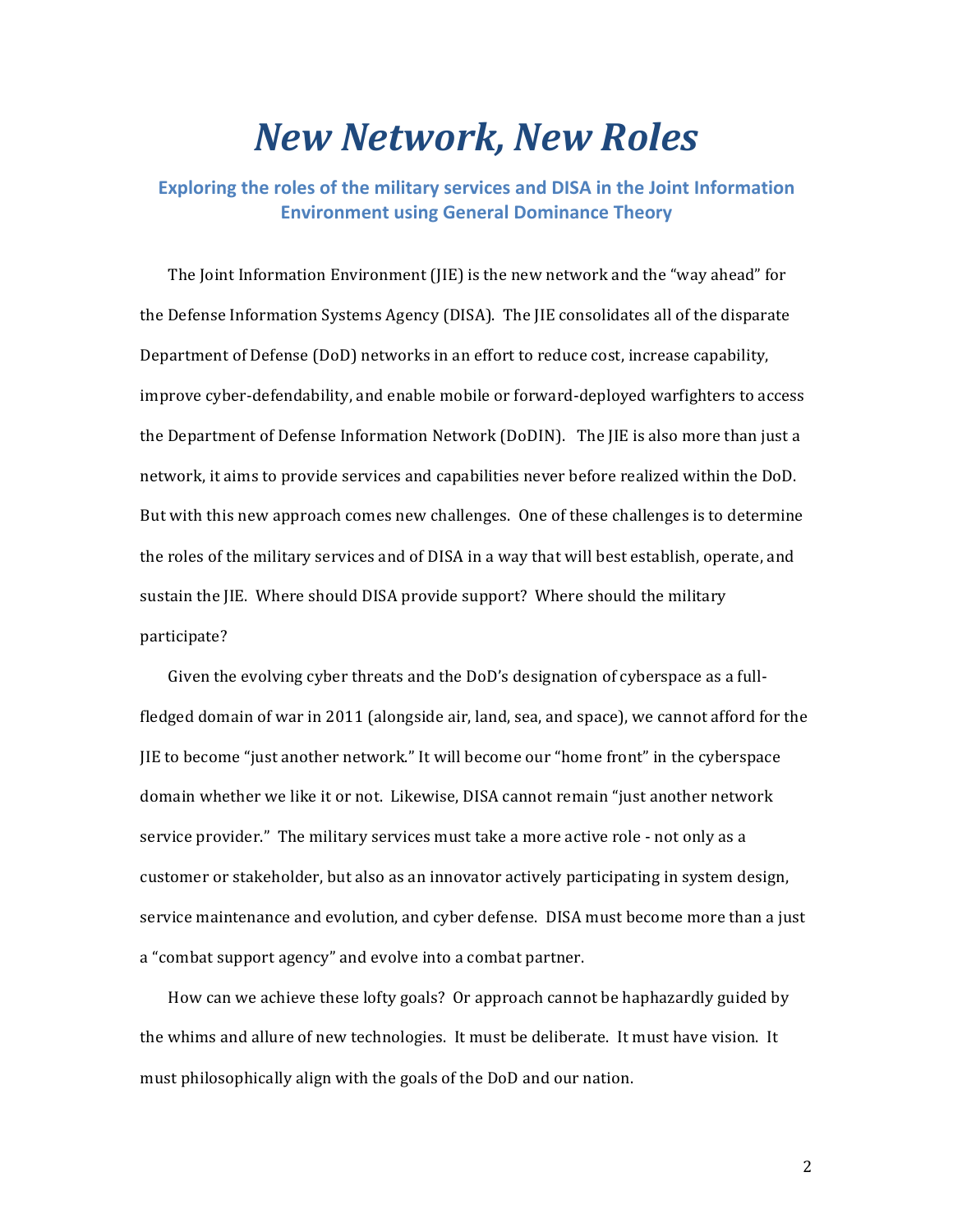Ultimately, the goal of the  $DoD$  is to win wars. To win wars, you must achieve dominance against our adversaries in every domain of war. The JIE must enable operations in the pursuit of dominance in all domains of war, and therefore we should consult applicable war theory as we establish the  $IIE$ . General Dominance Theory  $(GDT)$  provides a framework that allows us to clearly see how the JIE must contribute to our pursuit of dominance, and to discover the role of the military services and DISA within the JIE that will enable that pursuit.

When the concepts of GDT are applied, three types of relationships between the military services and DISA become clear. The first is the traditional relationship between the military services and DISA, that of the customer and provider, respectively. This is based on the fact that, at its core, IIE is designed to provide the military with an infrastructure to conduct actions that lead to success in war. The second is that the military should take an active role in the cyber defense of the IIE because of the expertise and the interest the military has in preserving its information, with DISA as support experts. The third relationship is a close integration of military intelligence personnel in the development of software and other tools designed to automate or otherwise quicken the intelligence collection and synthesis process, with DISA providing expert software/tool developers. Although the latter two relationships are untraditional, they will be critical in determining whether JIE will become the "network and enabler of tomorrow" or "just another network."

I have divided the remainder of this discussion into two parts. Part I will provide a brief overview of GDT for unfamiliar readers. In Part II, I will apply GDT's General Warfare Framework to provide clear guidance on the role of the military services and of DISA within the JIE.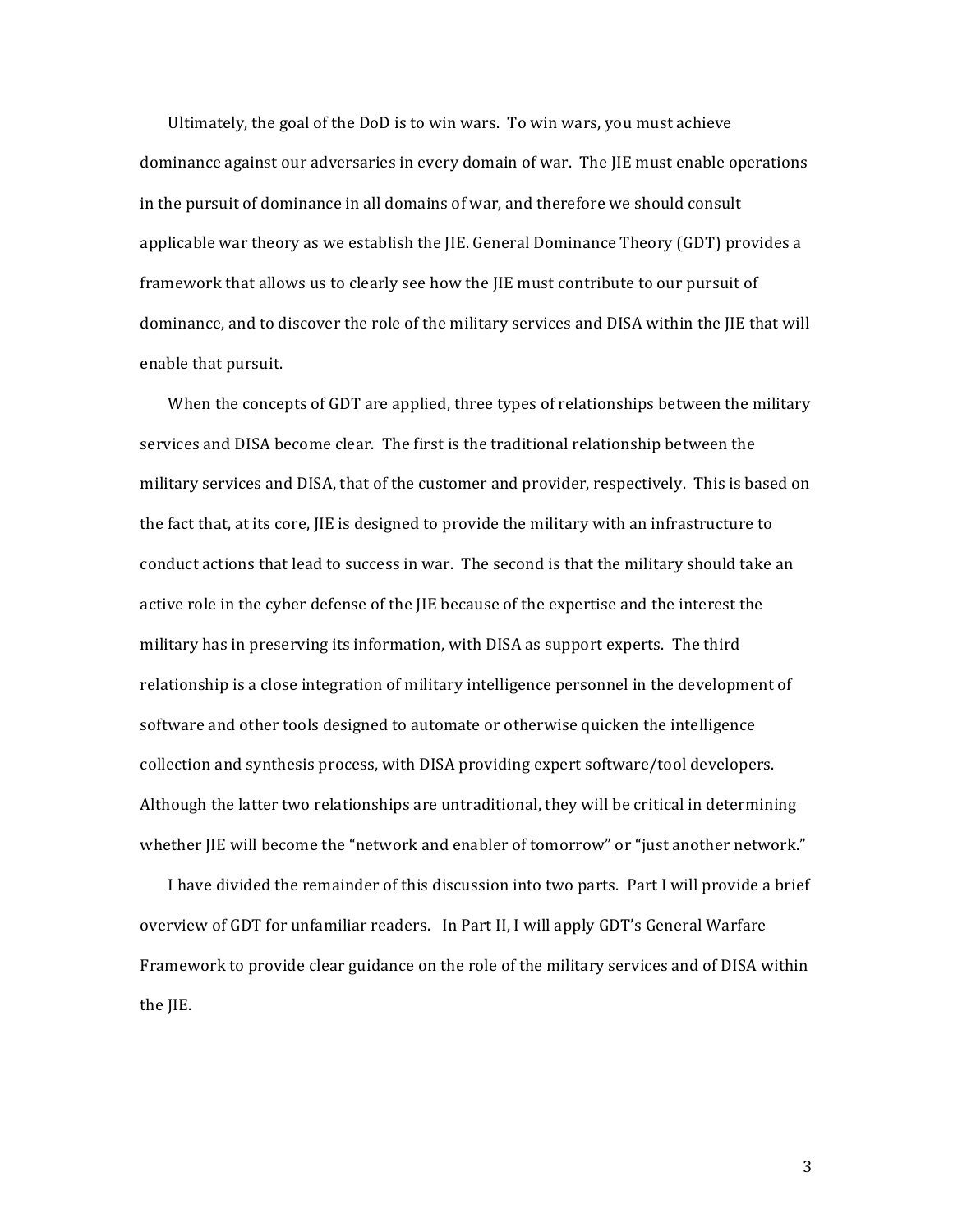# **Part I: A Brief Overview of General Dominance Theory**

Developed in 2014, General Dominance Theory (GDT) is a high-level war theory that blends Carl von Clausewitz's theory on the nature of war with the concept of dominance. GDT ultimately derives a framework for achieving dominance in any domain based on the ideas that  $1$ ) dominance is the ability to make a desire into reality and  $2$ ) to achieve dominance you must be able to perceive and affect reality better than your adversary.

#### **The Objectives of War, the Idea of Dominance**

Clausewitz wrote, "War is ... an act of force to compel our enemy to do our will." (On War. Howard translation, 1976). Stated more generally, in war our ultimate goal is to make our *desired* reality the *actual* reality. We want to change "the way things are" into "the way we want them to be." By casual inspection, this requires two things:  $(1)$  the ability to accurately perceive reality (i.e. know what is) and  $(2)$  the ability to affect reality (i.e. change what is). If we can do both of these things perfectly, then we can always achieve this goal. (Figure 1 illustrates)

**Perception of Reality** (POR), is determined by two factors: (1) our ability to *collect* information and (2) our ability to *synthesize* information. Collection is the process of completely receiving (both actively and passively) information from the battle space. Synthesis is the process of correctly transforming that raw information into something factual with meaning - something that accurately describes some part of reality.

The **Ability to Affect Reality** (ATA) is achieved by the use of something in the domain. Things that we can use or manipulate in a domain to affect reality are *Domain Objects*. Domain Objects can be physical  $(e.g., a bullet or a submarine)$  or non-physical  $(e.g., a law or$ a piece of information).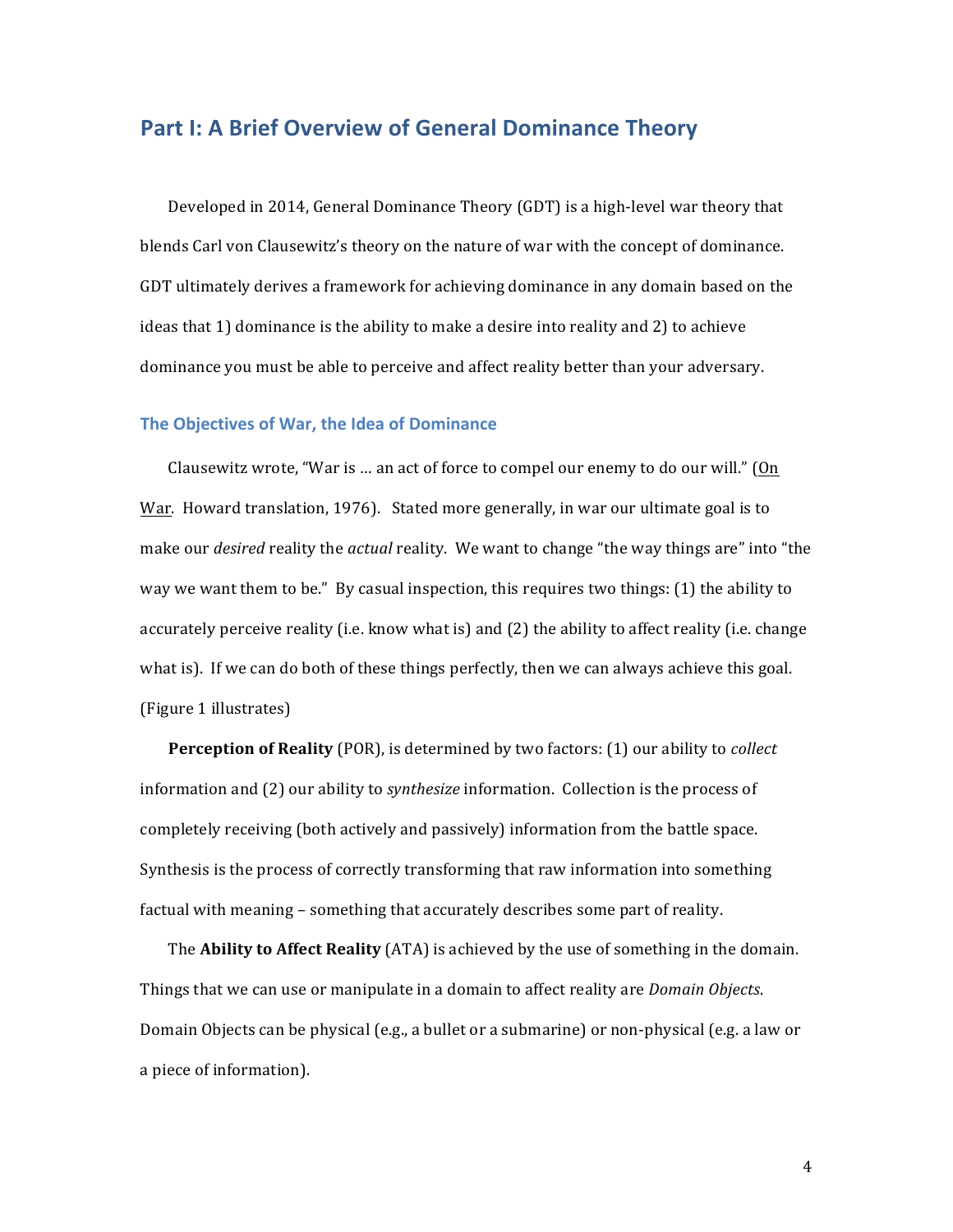

**Figure 1:** Our ability to achieve Dominance (the objective of war) is determined by our Ability to Affect Reality and our Perception of Reality. Ability to Affect Reality is the degree to which we can use things within the domain. Perception of Reality is determined by our Information Collection and **Information Synthesis.**

The actions we take both in our pursuit of POR and ATA are performed under competitive circumstances against an opponent – and that opponent's desired reality often conflicts with our desired reality. Therefore, our opponent may take actions that prevent us from achieving perfect POR and perfect ATA. In this struggle, we must achieve our desired reality at the expense of our opponent's desired reality. In other words, we want to be *dominant.* **Dominance** is the state in the battle space where a desired reality can be achieved completely despite the will of an opponent. The better our POR and ATA, the closer to Dominance we come. Dominance is perfectly achieved when we have a perfect POR and ATA.

In blending Clausewitz's theory on war with the concept of Dominance above, we can establish that the struggle for Dominance is war, and the actions we take to succeed in war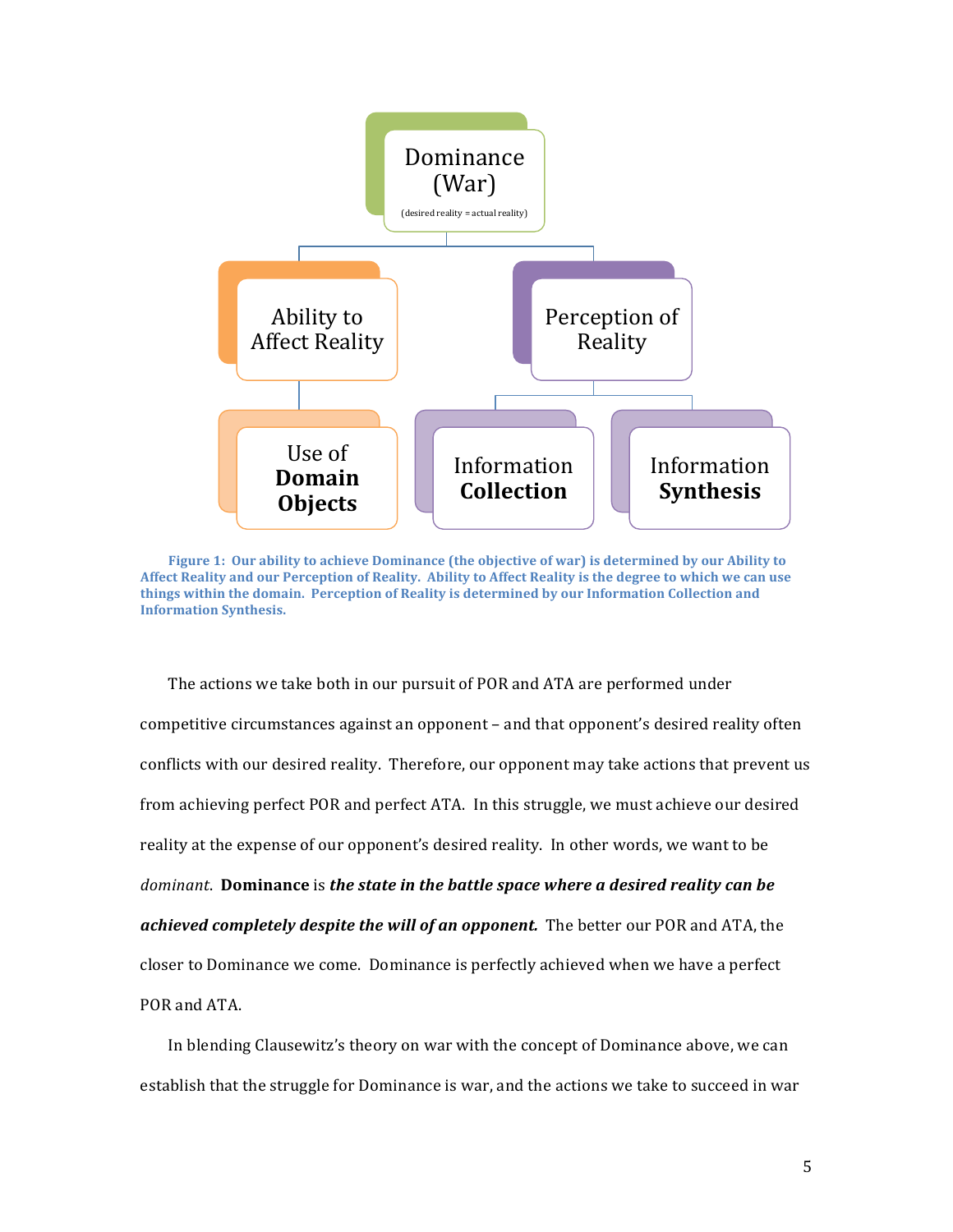are all part of *Warfare*. Therefore, **Warfare** is *the struggle against an opponent to achieve and retain ATA and POR.* In other words, Warfare is *the pursuit of Dominance*.

### **Six Critical Controls of Dominance**

Achieving Dominance requires control of our opponents and control of ourselves. Based on the requirements of Dominance (POR and ATA), these areas of control can be organized into **Six Critical Controls** (SCCs) required to achieve Dominance (Figure 2 illustrates):

- 1. Control our collection of information
- 2. Control our synthesis of information
- 3. Control our ability to use Domain Objects
- 4. Control the opponent's collection of information
- 5. Control the opponent's synthesis of information
- 6. Control the opponent's use of Domain Objects



**Figure 2: The Six Critical Controls of Dominance puts our desires in direct competition with** our opponents. The Pillars of Defense illustrate our need to protect our POR and ATA, while the Pillars of Offense illustrate our need to degrade our opponent's POR and ATA. By achieving all of the Pillars of Defense while successfully achieving any of the Pillars of Offense, we can achieve Dominance while preventing our opponent from achieving Dominance.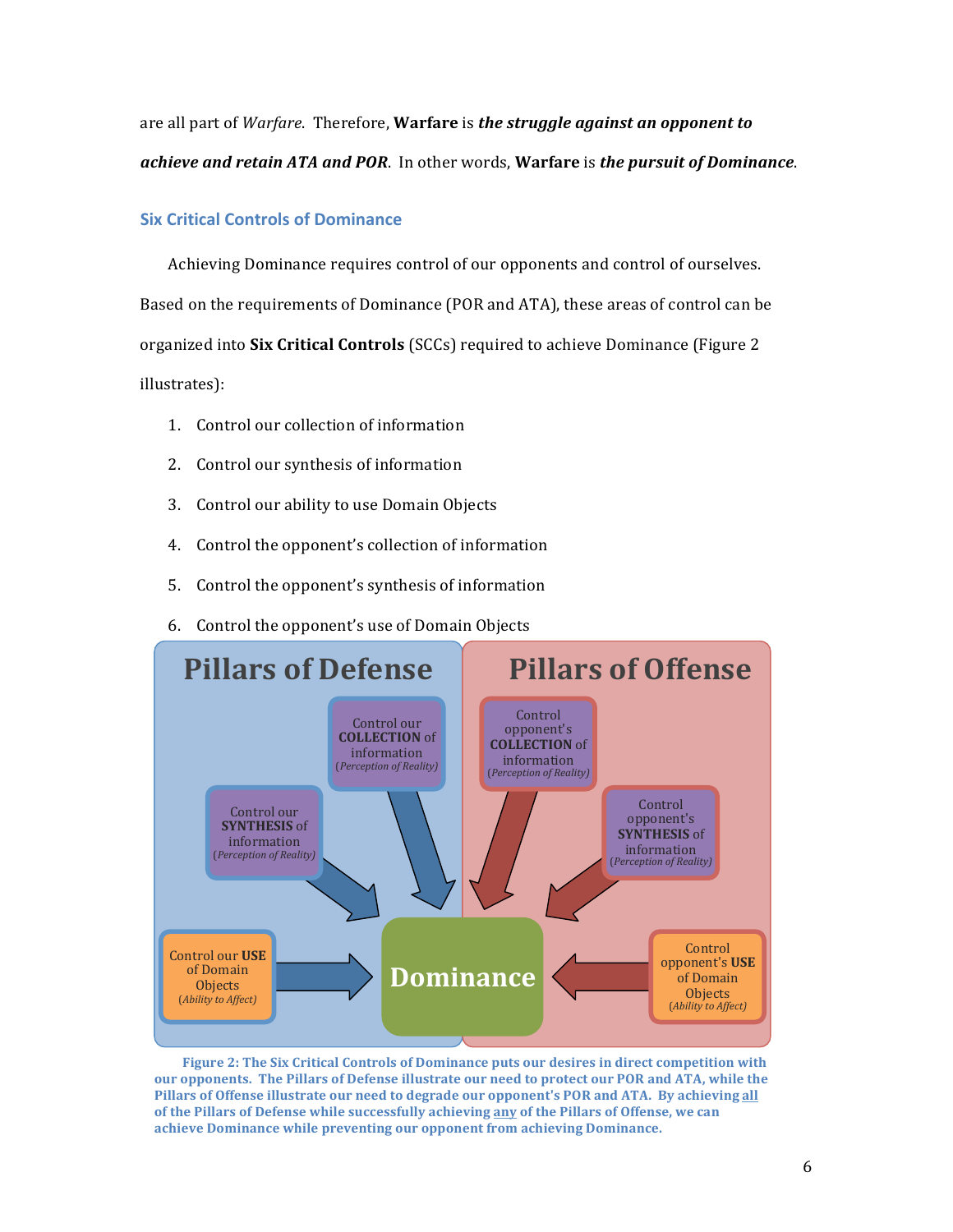Critical Requirements 1-3 are the **Pillars of Defense**. Critical Requirements 4-6 are the **Pillars of Offense**. Requirements 1 - 3 are defensive because *loss of any* one of these controls will preclude us from achieving Dominance. Reciprocally, if we *achieve any* of the controls  $4 - 6$  then we can prevent our opponent from achieving Dominance.

### **General Warfare Framework**

It is not enough to know what we need in order to achieve Dominance, we must organize ourselves in a way that will maximize our ability to pursue Dominance. Properly allocating our scarce resources is essential to achieving and maintaining Dominance, so we must ensure that everything we do has a reason that supports that objective. To guide this organization, we can take the Six Critical Controls of Dominance and form a General **Warfare Framework** (GWF). This framework can help ensure that each task we undertake can be traced back to one of the SCCs and, ultimately, back to the concept that perfect Dominance requires perfect POR and ATA.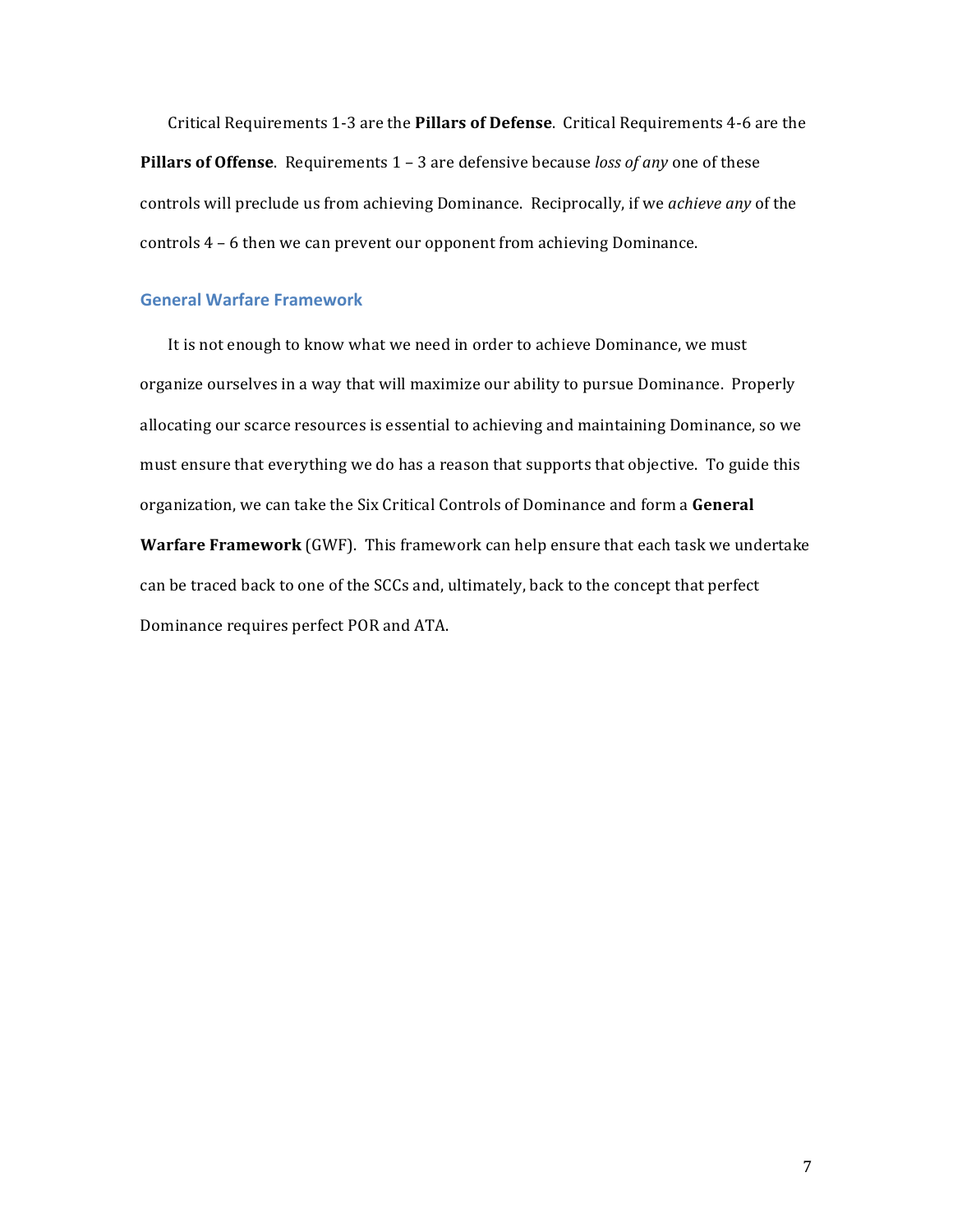

Figure 3: The General Warfare Framework is the translation of the Six Critical Controls into a **practical framework that ensures that all tasks performed in the pursuit of Dominance (Warfare Tasks)** actually contribute to achieving Dominance. Operations are actions that aim to achieve the Pillars of Offense and the ATA Pillar of Defense. Intelligence actions aim to achieve the POR Pillars of Defense. **Infrastructure actions enable Operations and Intelligence actions.** 

Each of the SCCs can be divided into one of two categories: (1) *Operations* and (2)

*Intelligence* actions. Intelligence actions satisfy SCCs 1 and 2 and are the actions we take to

increase our Perception of Reality (POR). Operations satisfy SCCs 3-6 and are things we do

to affect our opponent or the environment to or protect ourselves.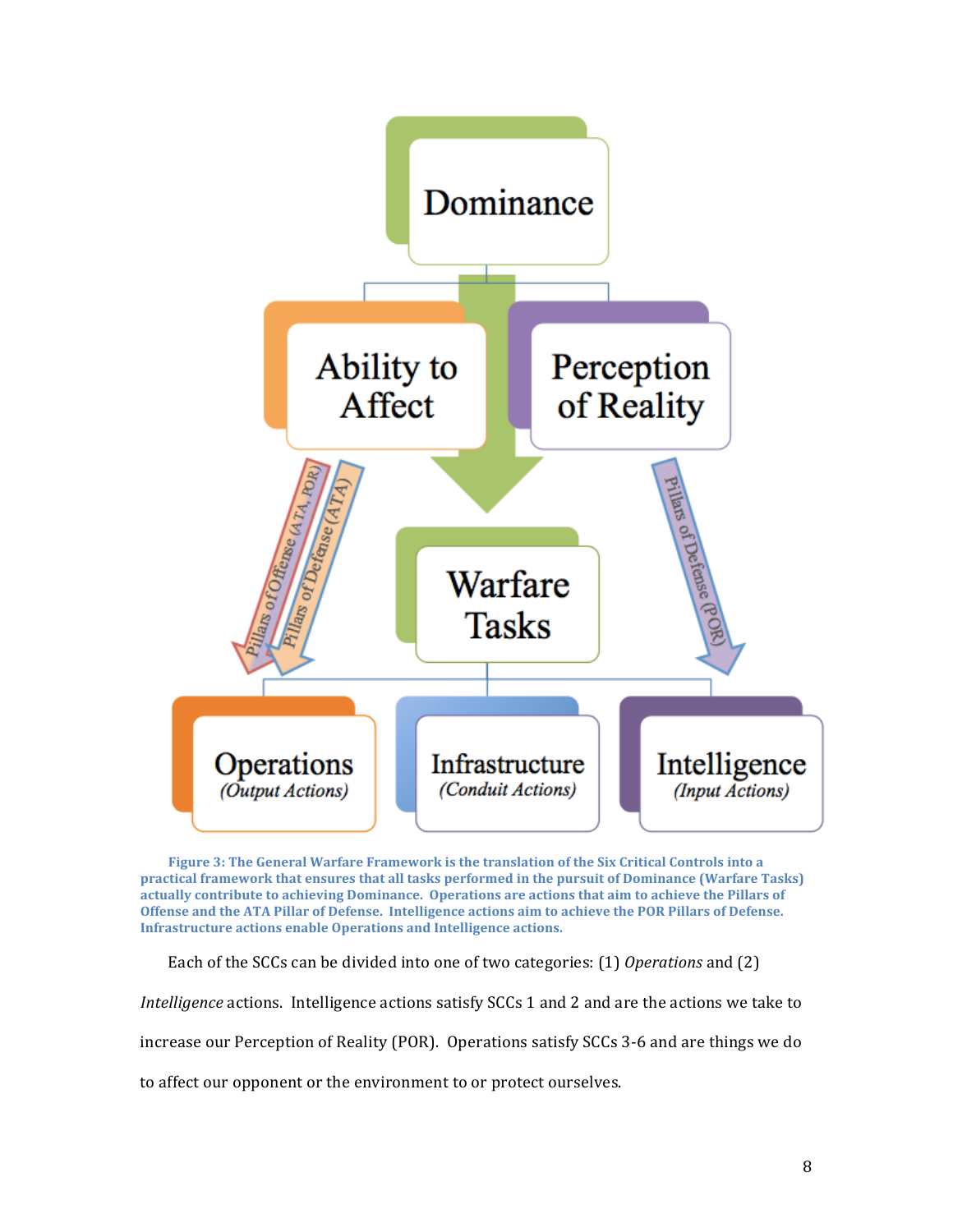The translation of the SCCs into this General Warfare Framework is where we pass from the theoretical into the practical. In practice, we must perform actions to enable Intelligence and Operations actions. These actions are *Infrastructure* actions.

If every task we perform can fit into one of these three categories, we can have a high degree of confidence that we are working towards our objective of Dominance: *the state in* the battle space where a desired reality can be achieved completely despite the will of an *opponent*.

## Part II: Using General Dominance Theory to Guide the JIE

The major takeaway from GDT is the establishment of the General Warfare Framework (GWF) (Figure 3), a guide to determining what actions to take in the pursuit of Dominance. Any action we take must fit into the GWF. If actions don't fit into the GWF, they are wasteful or counterproductive.

Now let us consider the appropriate roles of the military services and of DISA should be within the JIE. All we have to do is determine where the JIE belongs within the GWF. It is surely Infrastructure, but does it also have a role in Operations or Intelligence actions? (Figure 4 illustrates)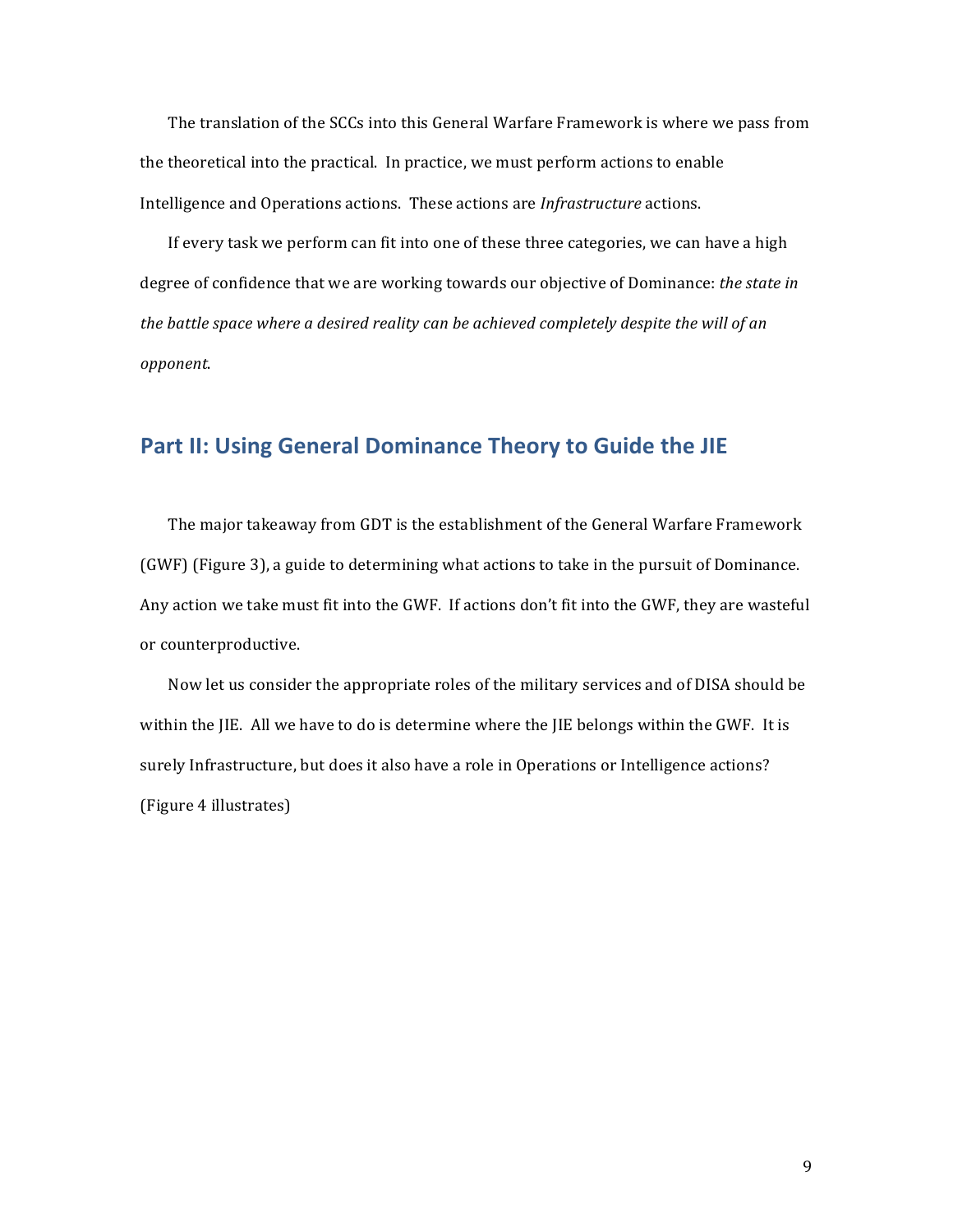

**Figure 4: Because of its aim to become the "new" DoDIN, JIE is performing an Infrastructure action** it enables Operations and Intelligence actions. But is the *IIE* also a part of Operations or Intelligence **actions?** JIE will perform Intelligence actions based on its cyber defense requirements and also by **conducting actions that aid in the collection and synthesis of information for the warfighter.** 

#### **The JIE Performing Infrastructure Actions**

Infrastructure actions are those actions that enable Operations or Intelligence actions. Clearly, as the "new" DoDIN, IIE is performing Infrastructure actions. IIE will provide our warfighters access to information we have collected and/or synthesized and will allow them to perform further synthesis and integration into their Operations actions.

Given the role of JIE in Infrastructure actions, the role of military services and DISA

follows in a traditional customer/provider relationship. DISA should act as a service

provider and the military services as a customer that provides useful feedback and

coordination to DISA.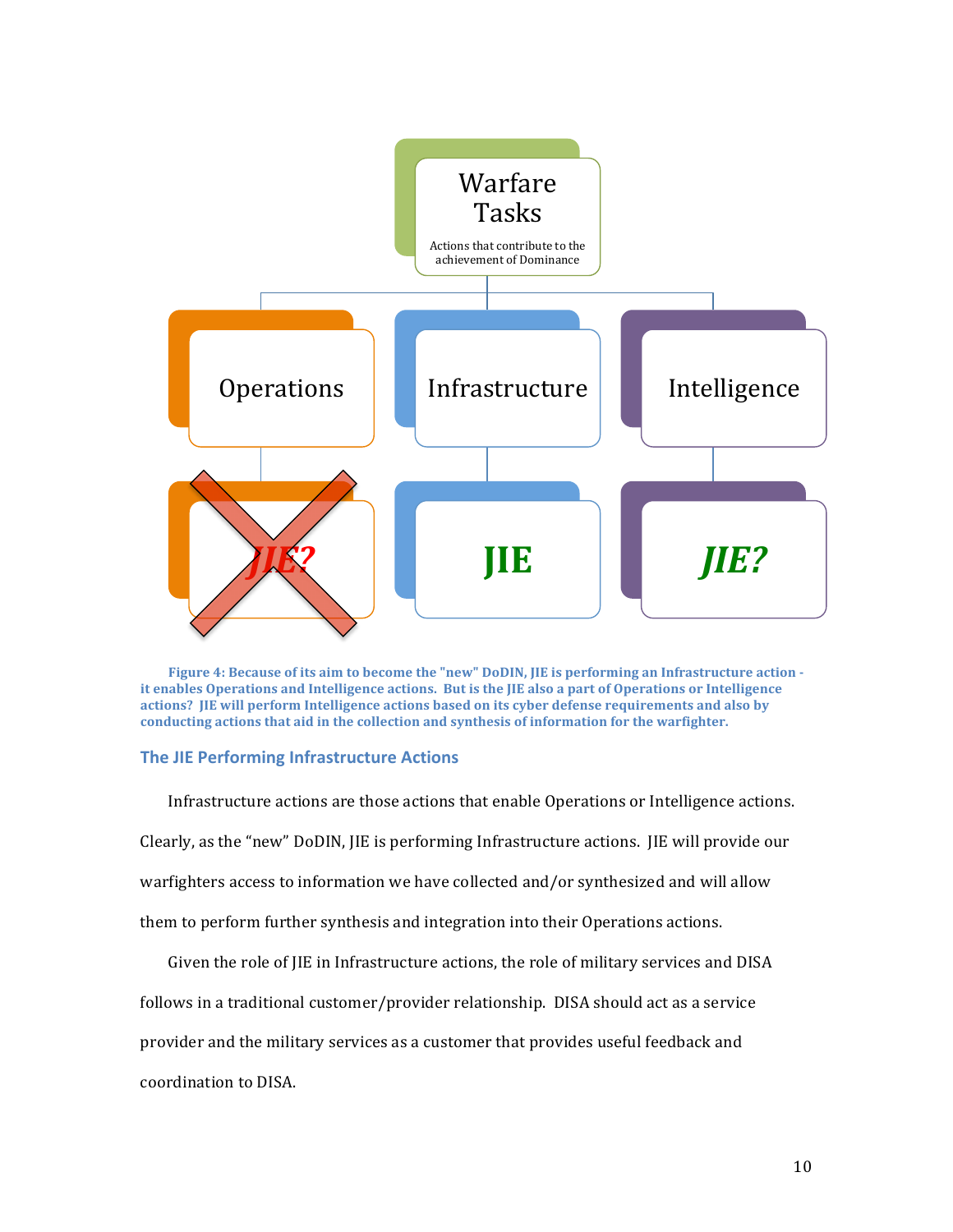In the Navy, our Information Professional (IP) officers and Information Systems Technicians (ITs) conduct Infrastructure actions on a daily basis. They ensure secure and reliable communications and network paths are established and available for use. In the same way, our IPs and ITs should represent the Navy as a customer and stakeholder. As with any good team, **DISA and the Infrastructure personnel from each of the services** should have a collaborative relationship from design to implementation and **maintenance**.

#### **The JIE Performing Intelligence Actions**

Actions we take to improve or protect our Perception of Reality (POR) are Intelligence actions. The JIE has several goals that can be considered Intelligence actions.

One of the stated goals of the IIE is to provide a system "more secure against cyber" threats." By taking action to protect the information that we store and access, the  $IIE$  is conducting Intelligence actions. Specifically, if JIE were to not take actions to protect information, an adversary could deny, degrade, or destroy our information in a way that reduces our POR. By denying, degrading, or destroying our networks and systems, the adversary could reduce our ability to collect information, which would also reduce our POR.

Another stated goal of the JIE is to introduce "DoD Core Enterprise Services" which includes better Email capabilities, directory and cloud computing services, and ways to acquire specialized software tools on demand. All of these efforts increase the efficiency of each user and, arguably, increase the ability of any given user to synthesize and collect information. In many cases perhaps new services will actually be able to synthesize information on behalf of users, thereby directly contributing to POR.

With the IIE actively taking actions to protect our information and POR, and with the possibility of the IIE automatically collecting or synthesizing information on behalf of the warfighter, we can classify some of the actions of the JIE as Intelligence actions.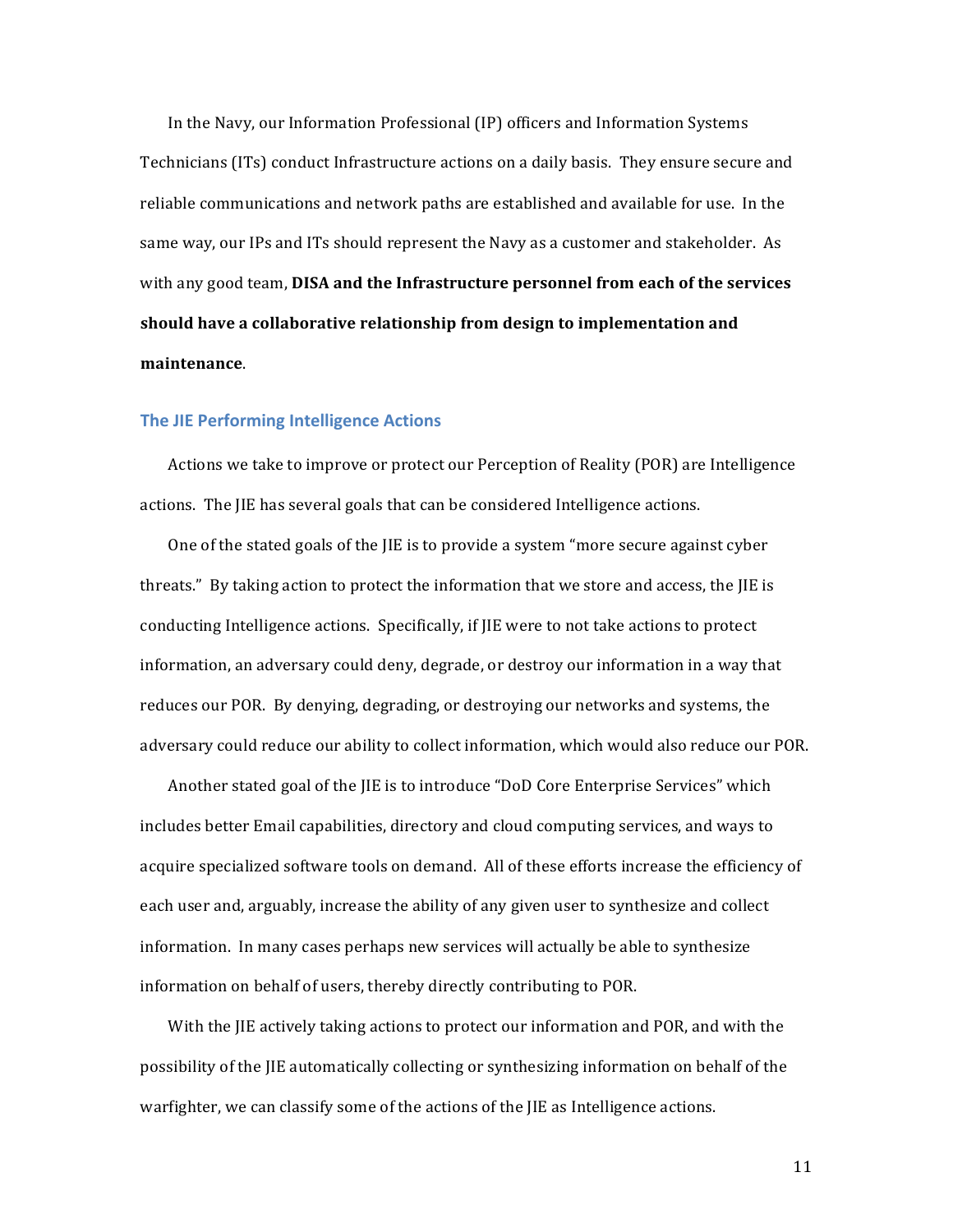We should expect DISA and the military services to assume roles and relationships that promote these Intelligence actions. The military services have a considerable capability to conduct Computer Network Defense (CND). As the principle architects of JIE, DISA will have considerable knowledge of the inner structure and network boundary requirements of the **JIE.** Therefore, the military services should lead the CND efforts of the JIE, enabled by **DISA experts.** 

The military also understands best what collection and synthesis is required to increase their POR within a given domain or geographic area. DISA will have (or should acquire) the expertise needed to develop systems and IIE services that can contribute to collection and synthesis of information. Therefore, the military services should actively drive the development of Information collection and synthesis systems and DISA should **provide the capability to develop such systems.** For example, Navy Intelligence (Intel) officers and Intelligence Specialists (ISes) can work with DISA software developers to find ways to take the enormous troves of data and deliver actionable information to IIE users.

#### **The JIE Performing Operations Actions**

Actions we take to affect our opponents' Ability to Affect Reality (ATA) or POR or to defend our own ATA are Operations actions. The JIE does not have any advertised capability to conduct these types of actions.

However, if the IIE were to engage in actions intended to "trick" or deceive adversaries (i.e. to directly affect an adversary's POR), these could be considered Operations actions. For example, if the IIE architecture physically or logically "changed shape" or changed appearance periodically to deceive an opponent.

In this case where the  $IIE$  is conducting Operation actions, it might again be appropriate for the military services, with their full-spectrum cyber expertise, to take the lead while being facilitated by DISA JIE experts.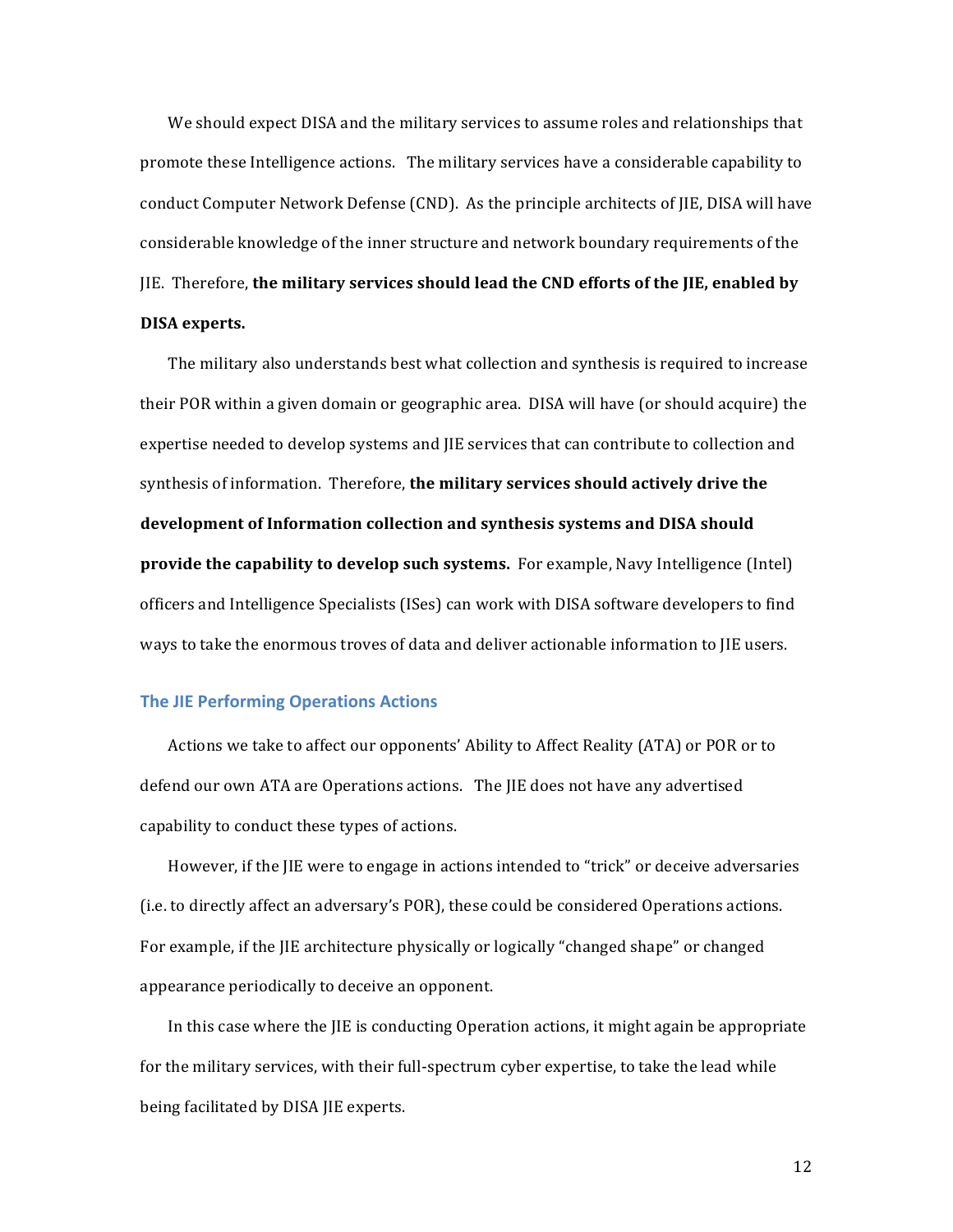## **Conclusion and Recommendations for Action**

When determining the roles of the military services and DISA in establishing, operating, and sustaining the Joint Information Environment, we need a framework to guide our decisions. The General Warfare Framework provides this guide leads us to results that contribute to our ultimate goal in war: the state where we can make our desired reality the actual reality. By using the GWF, we can ensure that every action we take directly supports one of the two requirements for achieving Dominance, our Ability to Affect Reality and/or our Perception of Reality.

By applying the GWF, it is clear that the  $IIE$  will engage in Infrastructure actions, which dictates a traditional customer/provider relationship between the military services and DISA. It is also clear that the JIE will be conducting Intelligence actions, which will require military services to provide Computer Network Defense expertise enabled by DISA JIE experts. The JIE will conduct Intelligence actions that will increase our ability to collect and synthesize information and therefore our military intelligence personnel should lead the development of these specialized tools and capabilities while DISA provides the means to create such tools and capabilities. It is likely that the JIE will not be involved in Operations actions, but the GWF provides an easy way to determine if Operations actions are being taken, and could therefore provide a way to determine the role of the military services and DISA to conduct such actions.

Given the importance of the cyber domain and the fact that our adversaries can affect our POR by attacking the JIE, and the fact that we can greatly improve our own POR by creating tools that help collect and synthesize information on behalf of warfighters, we must consider adopting non-traditional roles between the military services and DISA. Now, in the early stages of JIE implementation, is the time to set a new standard for a new age.